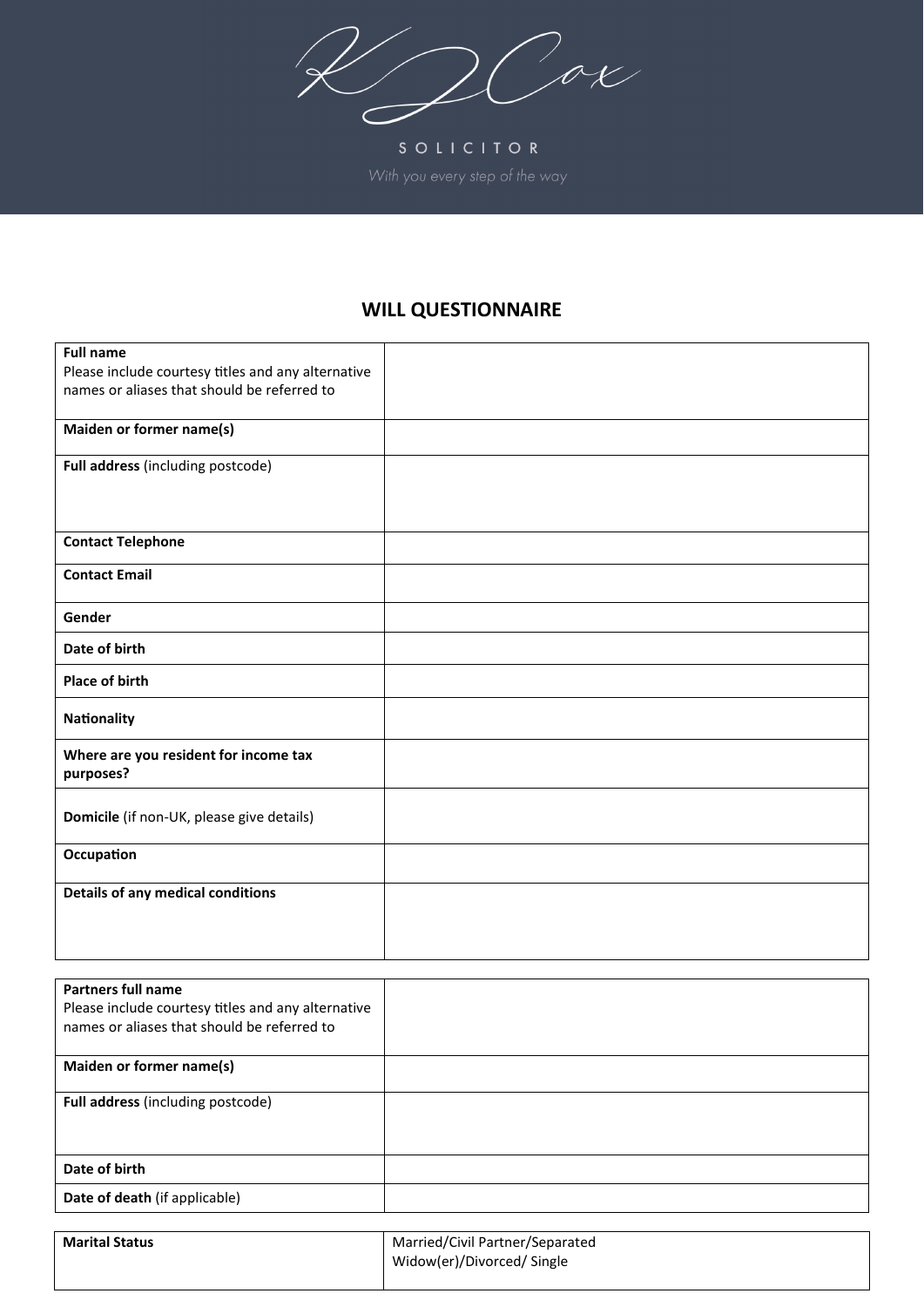| Are you planning or expecting to marry or form<br>a civil partnership in the foreseeable future? |                                                                                                                                                                    |
|--------------------------------------------------------------------------------------------------|--------------------------------------------------------------------------------------------------------------------------------------------------------------------|
| If you are divorced, please give details of:                                                     | Date of Decree Absolute<br>Whether or not maintenance is paid and how much; and<br>Whether there was a "clean break" barring claims against future<br>inheritances |

| Your Children - Please include<br>details such as:<br>adoption,<br>step-child,<br>whether born in current<br>marriage<br>whether born in previous<br>marriage | Name, date of birth, address | Name, date of birth, address |
|---------------------------------------------------------------------------------------------------------------------------------------------------------------|------------------------------|------------------------------|
|                                                                                                                                                               | Name, date of birth, address | Name, date of birth, address |

| Who would you like to appoint to   | Name:    | Name:    |
|------------------------------------|----------|----------|
| act as Guardians for your children |          |          |
| (while they are under the age of   | Address: | Address: |
| 18)*                               |          |          |
|                                    |          |          |

\* If anyone other than you has parental responsibility for your child(ren) they will automa�cally act as guardian a�er your death.

Please note: If your will is worded and the timing/circumstances of your death are such that beneficiaries might be under the age of 18 years old when you die, they will not be able to inherit what you leave them, until they reach the age of 18. Until that time, your Executors/Trustees will be responsible for looking after those inheritances, investing them for the benefit of the beneficiaries and exercising their discretion as to whether or not to make any early distributions of capital or income to those beneficiaries.

Those early distributions might be to cover things such as school fees, holidays, day to day living costs and the like. In addition, your will can specify that any beneficiary must attain an older age than 18, before they can inherit. However, there is a possibility that you will not be able to benefit from a tax allowance known as the Residential Nil Rate Band. Whatever age is chosen, that is the age at which the beneficiary in question can insist on being paid their inheritance. Prior to that age, they can ask the Executors/Trustees for an early distribution of income and/or capital and the Executors/Trustees can decide whether or not to do so.

You may wish to instruct us to prepare for you a Letter of Wishes, which can set out the sorts of purposesfor which you would be happy for money to be advanced early, such as university tuition fees, driving lessons, a deposit on a house, or similar "worthwhile" purposes. This letter can be for the combined benefit of your children, Executors and Guardians, when considering whether early advances should be made. Please indicate in the box below any specific instructions or preferences you have at this stage and we will discuss this matter further where it is relevant to you.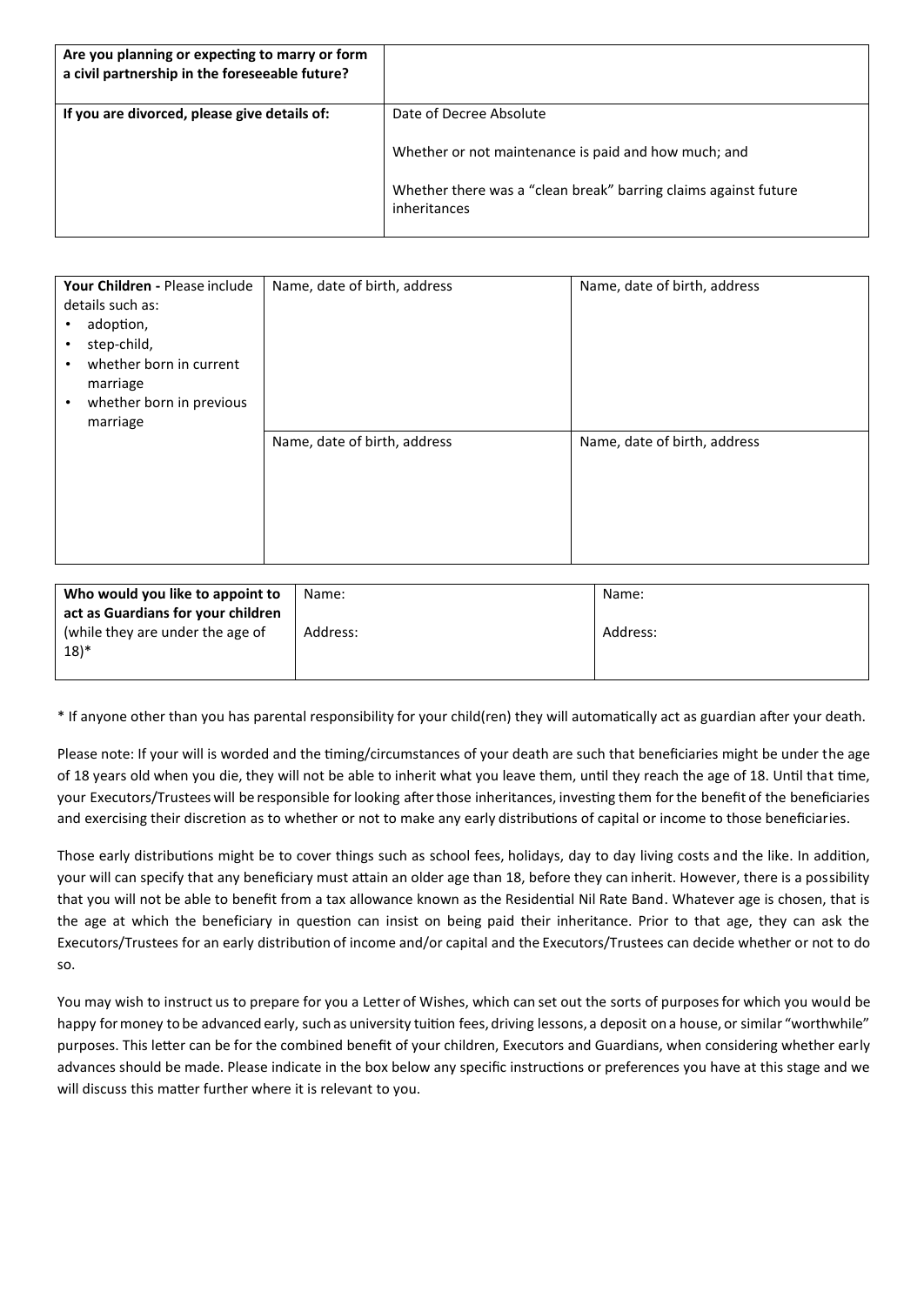| Your grandchildren | Name, date of birth, address | Name, date of birth, address |
|--------------------|------------------------------|------------------------------|
|                    | Name, date of birth, address | Name, date of birth, address |

| Other financial dependants (relatives, | Name, Address, Nature & Extent of                              | Name, Address, Nature & Extent of                              |
|----------------------------------------|----------------------------------------------------------------|----------------------------------------------------------------|
| friends)                               | <b>Financial Support:</b>                                      | <b>Financial Support:</b>                                      |
|                                        | Name, Address, Nature & Extent of<br><b>Financial Support:</b> | Name, Address, Nature & Extent of<br><b>Financial Support:</b> |

**Is there anyone who could have a claim on your Estate,** such as a spouse or former spouse, partner or child, or other person you are (or have been) financially supporting but who you are not including as a beneficiary in your will?

| Do you want this will to cover all of your<br>worldwide assets, or just those in the UK? | only have UK assets                                                                         |
|------------------------------------------------------------------------------------------|---------------------------------------------------------------------------------------------|
|                                                                                          | I have worldwide assets but I only want my will to cover my UK assets                       |
|                                                                                          | I have worldwide assets and I want my will to cover my UK assets and my<br>worldwide assets |

| <b>Previous Will</b> | Date executed: |
|----------------------|----------------|
|                      | Where stored:  |
|                      |                |

| Funeral arrangements (cremation/burial,<br>location, scattering of ashes):                                 |  |
|------------------------------------------------------------------------------------------------------------|--|
| Directions regarding Organ Donation/Medical<br>Research                                                    |  |
| NOTE: To opt out you must call 0300 123 2323<br>or fill out an NHS Organ Donor Register<br>withdrawal form |  |

| Executor(s)              | Surviving Spouse or Partner: | Name:                   |
|--------------------------|------------------------------|-------------------------|
|                          | Sole/Joint/Substitute        |                         |
| You can appoint someone  | (Delete as appropriate)      | Address:                |
| to act as sole Executor  |                              |                         |
| however we suggest that  |                              |                         |
| you appoint at least two | KJ Cox Solicitor:            |                         |
| Executors. You may       | Sole/Joint/Substitute        | Relationship to you:    |
| choose to appoint a      | (Delete as appropriate)      |                         |
| primary Executor and a   |                              | Sole/Joint/Substitute   |
| named substitute if the  |                              | (Delete as appropriate) |
|                          |                              |                         |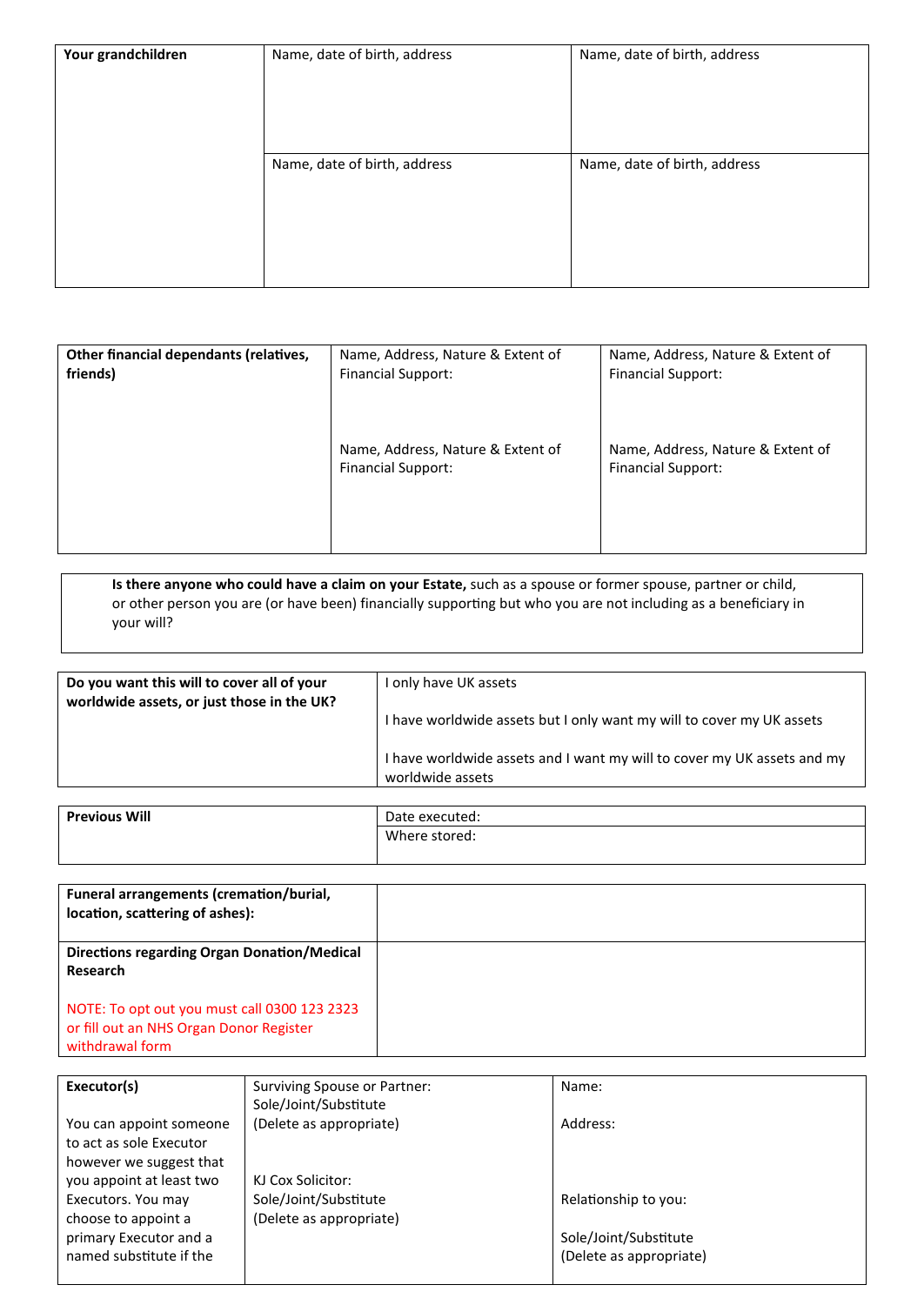| primary Executor cannot | Name:                   | Name:                   |
|-------------------------|-------------------------|-------------------------|
| act.                    |                         |                         |
|                         | Address:                | Address:                |
| You may appoint up to   |                         |                         |
| four Executors.         |                         |                         |
|                         | Relationship to you:    | Relationship to you:    |
|                         |                         |                         |
|                         | Sole/Joint/Substitute   | Sole/Joint/Substitute   |
|                         | (Delete as appropriate) | (Delete as appropriate) |
|                         |                         |                         |

| Lifetime Gifts already made by you if<br>greater than £3,000 per year (this | Recipient:    | Recipient:    |
|-----------------------------------------------------------------------------|---------------|---------------|
| may affect your Inheritance Tax<br>position - we will discuss this with     | Date of Gift: | Date of Gift: |
| you)                                                                        | Amount:       | Amount:       |
|                                                                             | Recipient:    | Recipient:    |
|                                                                             | Date of Gift: | Date of Gift: |
|                                                                             | Amount:       | Amount:       |

**You must make us aware of any if your named beneficiaries are:**

- **suffering from any mental or physical disability**
- **going through bankruptcy or are classed as undischarged bankrupts**
- **going through divorce proceedings or in the process of separa�ng**

Such beneficiaries might lose their means-tested benefits if they inherit from you, or any inheritance they receive might go to their creditors (in a bankruptcy) or an estranged spouse (in a divorce).

## **Gi� of your Home**

Would you like your share of your home to automatically be inherited by the surviving joint-owner or follow the wishes in your will

| <b>Specific Gifts</b>                                     | Beneficiary:          | Beneficiary:          |
|-----------------------------------------------------------|-----------------------|-----------------------|
| (NOT MONEY -<br>such as ornaments,                        | Item:                 | Item:                 |
| motor vehicles or<br>jewellery) that you<br>would like to | Beneficiary:<br>Item: | Beneficiary:<br>Item: |
| include in your will.                                     | Beneficiary:          | Beneficiary:          |
|                                                           | Item:                 | Item:                 |
|                                                           | Beneficiary:          | Beneficiary:          |
|                                                           | Item:                 | Item:                 |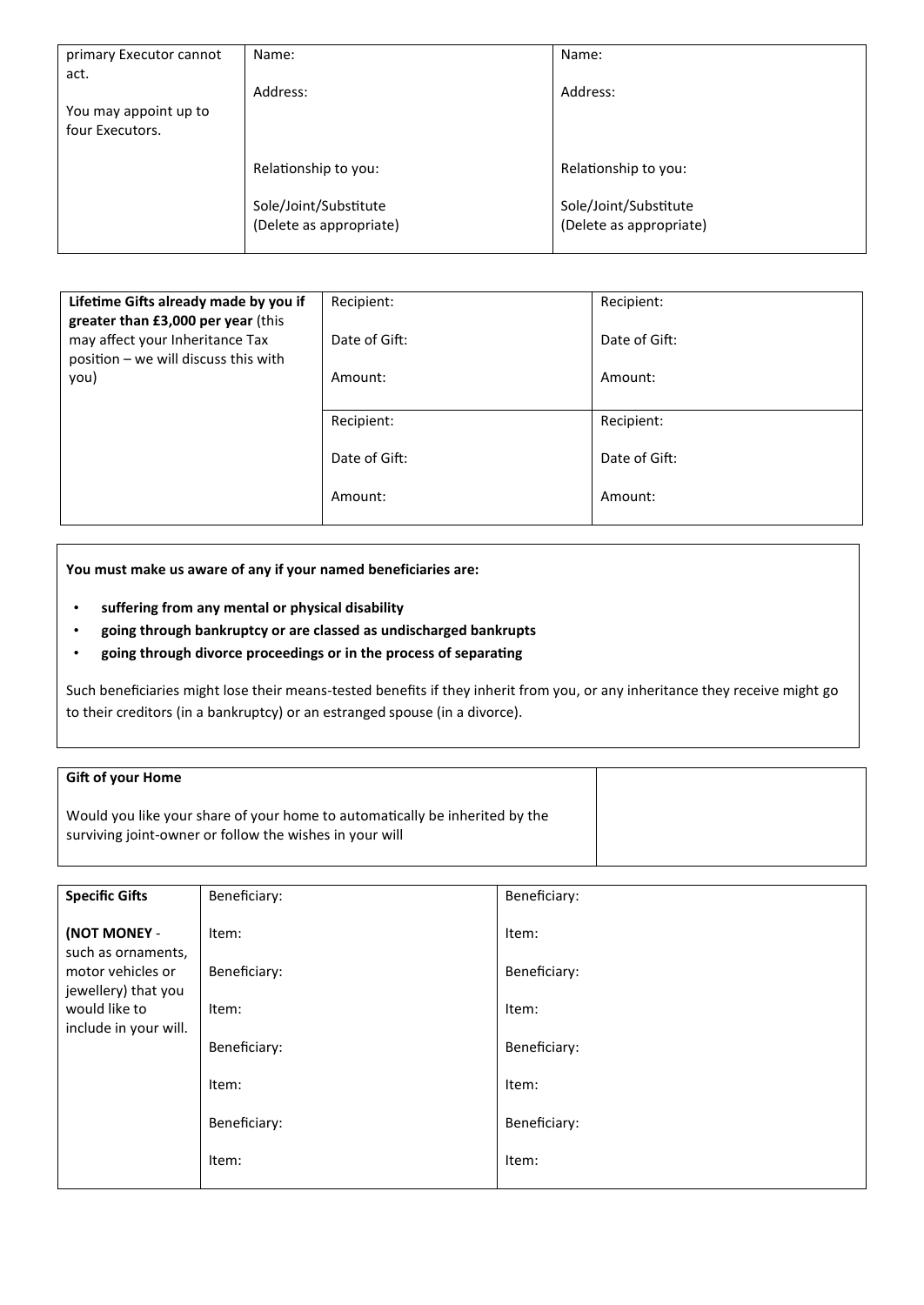| Gifts of Money,<br>including gifts to         | Beneficiary: | Beneficiary: |
|-----------------------------------------------|--------------|--------------|
| that<br>charity<br>you<br>like<br>would<br>to | Amount:      | Amount:      |
| include in your will.                         | Beneficiary: | Beneficiary: |
|                                               | Amount:      | Amount:      |
|                                               | Beneficiary: | Beneficiary: |
|                                               | Amount:      | Amount:      |
|                                               | Beneficiary: | Beneficiary: |
|                                               | Amount:      | Amount:      |

| Distribution of the Rest of Your Estate (i.e. other than as stated above as specific gifts or gifts of money) |         |                                                            |                             |                                                                    |
|---------------------------------------------------------------------------------------------------------------|---------|------------------------------------------------------------|-----------------------------|--------------------------------------------------------------------|
| Name of Beneficiary                                                                                           | Address | Outright gift, or<br>conditional upon<br>becoming an adult | Proportion of<br>estate (%) | Substitute to their<br>children if beneficiary dies<br>before you? |
|                                                                                                               |         |                                                            |                             |                                                                    |
|                                                                                                               |         |                                                            |                             |                                                                    |
|                                                                                                               |         |                                                            |                             |                                                                    |

| Who would you like to inherit your estate if the people named above do not survive you? |         |                                                         |                             |                                                                       |
|-----------------------------------------------------------------------------------------|---------|---------------------------------------------------------|-----------------------------|-----------------------------------------------------------------------|
| Name of Beneficiary                                                                     | Address | Outright gift, or conditional<br>upon becoming an adult | Proportion of<br>estate (%) | Substitute to<br>their children if<br>beneficiary dies<br>before you? |
|                                                                                         |         |                                                         |                             |                                                                       |
|                                                                                         |         |                                                         |                             |                                                                       |

| DETAILS OF YOUR ASSETS AND LIABILITIES |                                        |
|----------------------------------------|----------------------------------------|
|                                        | Brief Details (address/valuations etc) |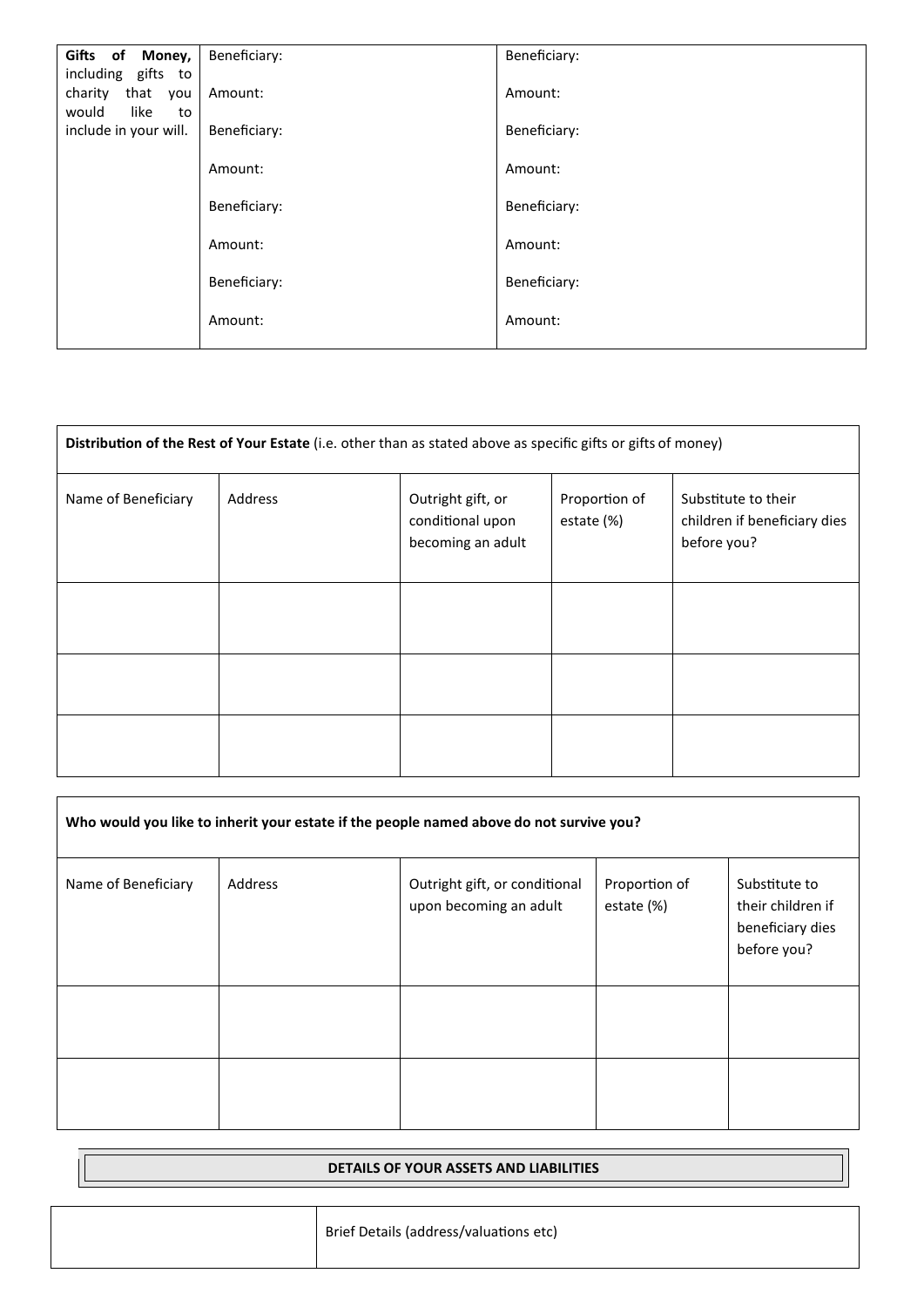| Main Residence                                                |  |
|---------------------------------------------------------------|--|
| Second home                                                   |  |
| Mortgages and other debts                                     |  |
| <b>Quoted Stocks and Shares</b>                               |  |
| Unit Trusts/Investment Bonds                                  |  |
| <b>Bank Accounts</b>                                          |  |
| <b>Building Society Accounts</b>                              |  |
| National Savings & Investments /<br>Premium Bonds             |  |
| Life Policies/Pensions                                        |  |
| Interests & Shares in unquoted or<br>family companies         |  |
| <b>Agricultural Property</b>                                  |  |
| Overseas Property                                             |  |
| Assets in trusts, where you are a<br>beneficiary or a trustee |  |
| Personal Belongings - valued at over<br>£500                  |  |

## **Death in Service Benefits, Life Policies and Pension Lump Sums**

*\* For most life policies, death in service benefits or pension lump sums, it is possible to nominate them or "write them in trust" for a named party. Once you have done this during your life�me, HM Revenue & Customs will treat the proceeds of the policy as belonging to the recipient/beneficiary rather than you and therefore the payment will be outside of your estate for Inheritance Tax purposes. It will also pass to the nominated recipient regardless of what your will says.*